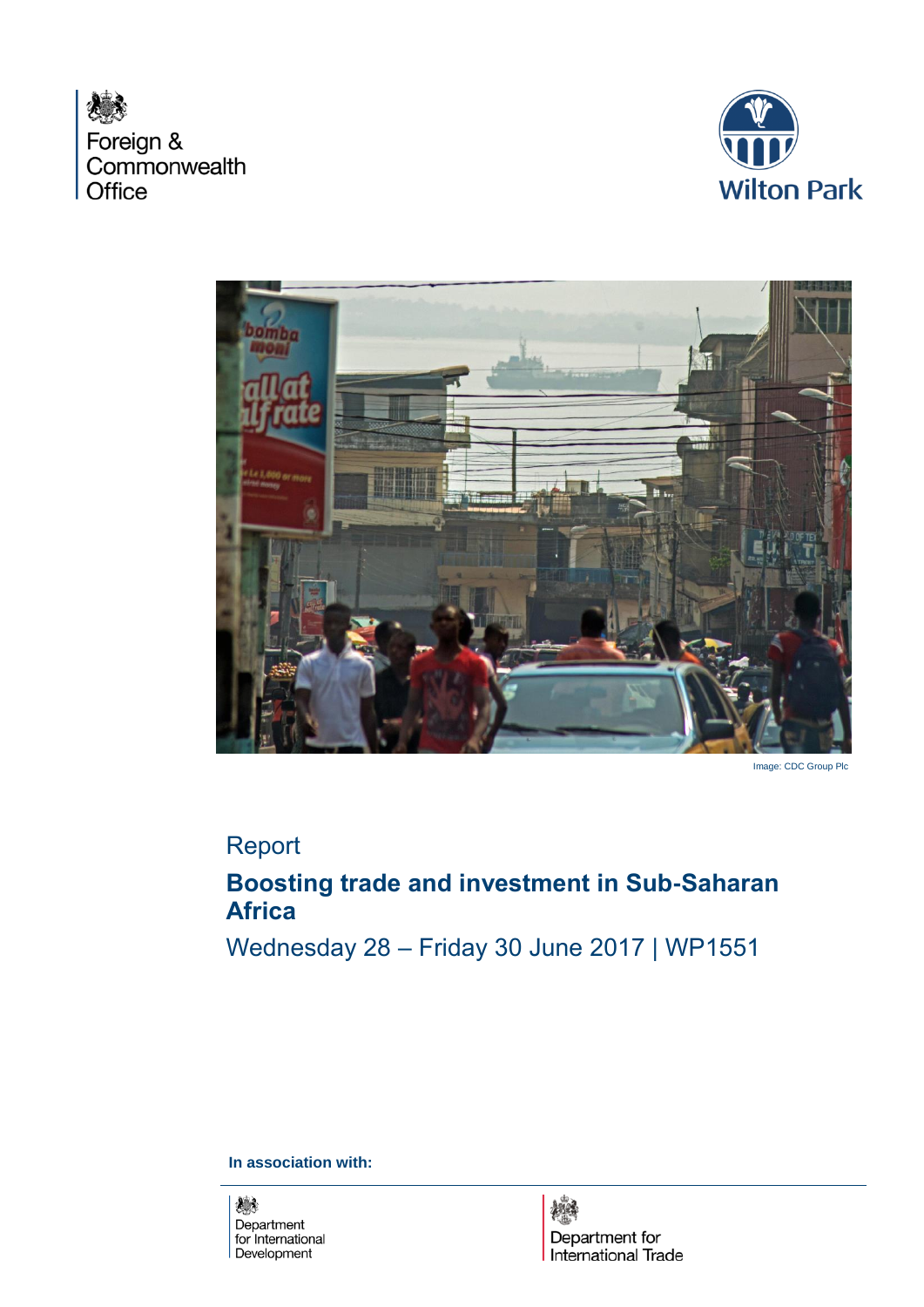

## Report

# **Boosting trade and investment in Sub-Saharan Africa**

## Wednesday 28 – Friday 30 June 2017 | WP1551

The last 15 years have seen fast economic growth in many Sub-Saharan African countries. However, there is a need to translate these factors into sustained poverty reduction through greater productivity, better job creation and greater shared prosperity – still challenging for many of the region's economies. The adoption of the Sustainable Development Goals under Agenda 2030 offers a renewed opportunity for developed economies to partner with Sub-Saharan countries to deliver real socioeconomic benefits and greater equality.

A sharp focus on developing and implementing interconnected, sustainable economic policies and governance structures should be a priority for governments in the leading regional economies, with an eye to creating the predictable and stable environments for inward investment that multinationals seek. What are considered to be the main barriers to international investment and how can they be overcome? How can we bring renewed energy to the virtuous and selfperpetuating circle of greater investment, deeper supply chains, trade, productivity and job creation within and with Africa.

One of the drivers of greater prosperity will be stronger intra-regional trade, the development of more productive local businesses in sectors with real growth and job creation potential – agriculture, financial services, renewable energy. Boosting the ease of transacting business across borders in the Sub-Saharan region should enable the creation of localised value chains, retention of human capital, export growth and ultimately greater industrialisation.

The purpose of this Wilton Park roundtable was to identify and develop channels that facilitate greater trade and investment within, between and beyond the borders of the leading Sub- Saharan economies. It mapped out areas where developed and emerging states can partner with a range of countries in the region to share best practice in developing trade and investment policy with the long term goal of doubling both in a decade.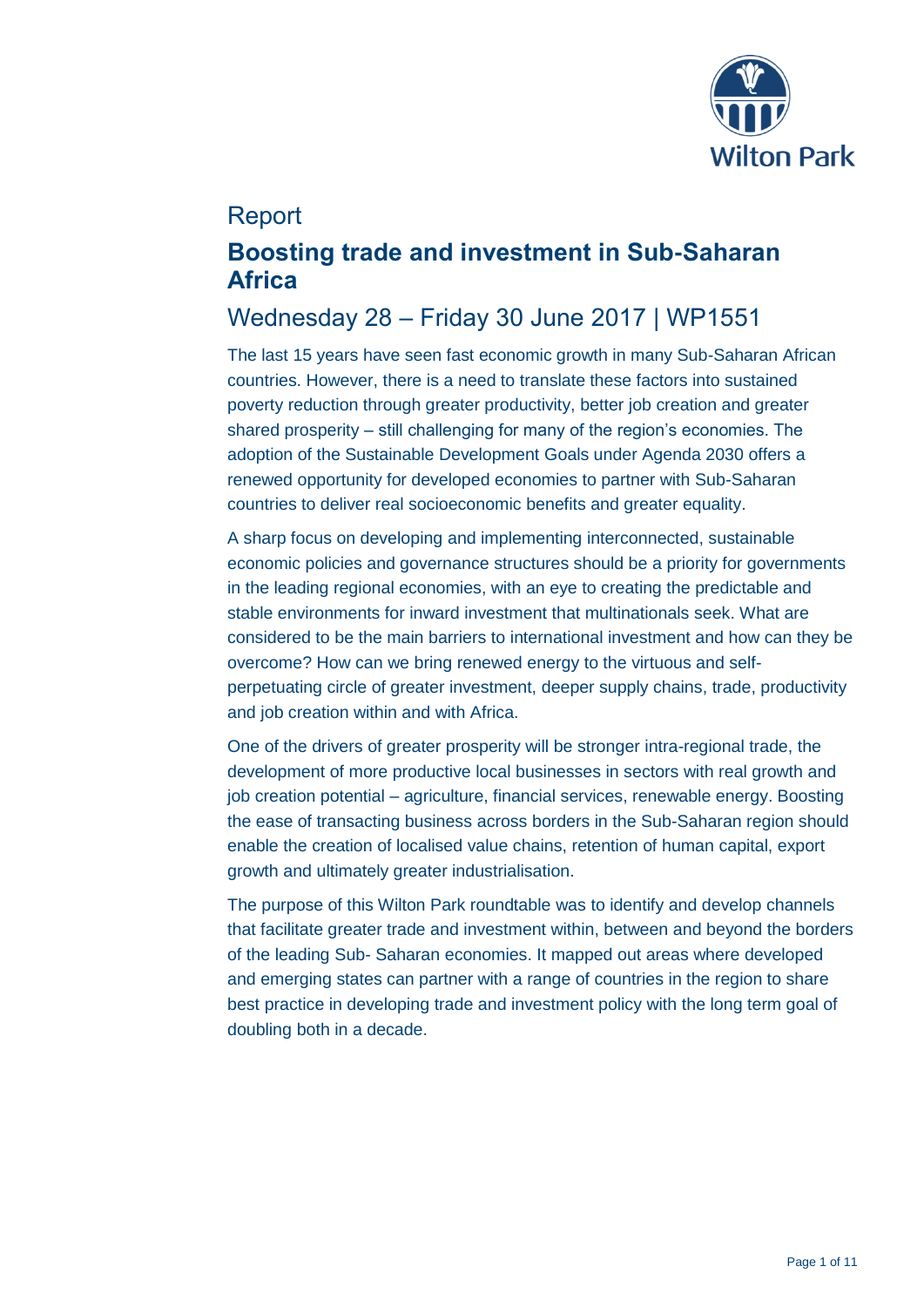## **Key points**

- Despite recent developments in many countries across the region, both hard and soft infrastructure remains an obstacle to competitive trade. The emergence of new funding sources, along with greater competition in the development arena, has opened up new opportunities for driving projects forward.
- More support on compliance with standards should pay dividends in facilitating intra-regional trade, if implemented effectively throughout the region. Capacity building and stronger regional relationships between trading blocs can help in achieving this, but there could also be a specific role for UK institutions with particular expertise in standards formation, implementation and compliance.
- Transformative partnerships between international business and national governments, which consider wider societal development outcomes, can help restore trust in international organisations. Governmental and non-governmental partners can also play a role in facilitating the formation of these partnerships
- Significant opportunities for investment will continue to grow throughout the region over the next decade. Driven by many of the regions emerging challenges, these opportunities encompass urban infrastructure, increased education and skills development, the digital economy and Africa's growing services sector.

## **Infrastructure**

#### **Tackling deficits in trade infrastructure: challenges for development actors**

- 1. The sustainable development of both hard and soft infrastructure across the region is critical to facilitating intra-regional trade and helping African businesses integrate with global value chains. With Sub-Saharan Africa comprising 16 landlocked countries, cross border trade infrastructure is invaluable to connecting ports with producers and consumers in these countries. It is imperative that goods flow as freely as possible across the region, requiring short border times, as well as adequate road and rail infrastructure to facilitate the movement of goods.
- 2. In the case of many countries, infrastructure projects put out for tender in the past have attracted few, if any, bids from British or European investors, while Chinese development organisations have been bolstering their infrastructure investment in a number of countries across the region. In 2015, China pledged \$60 billion to finance infrastructure in Africa, building upon its recent injection of funds into projects across the region, including in Nigeria, Mozambique, Ethiopia and South Africa.
- 3. The reasons for slowing UK and European infrastructure investment have not necessarily centred on the perceived dominance of China and other new players in the development arena, nor resulted from low expected returns on investment. Questions have been raised about the project preparation capacity of many planners in Sub-Saharan Africa, where the lack of accuracy and transparency in government planning, procurement and delivery processes can undermine infrastructure projects' bankability to investors.
- 4. In order to avoid these pitfalls and rekindle the involvement of private sector organisations in trade infrastructure projects, the dissemination of expertise from development partners to national infrastructure planners could bring about more clear and detailed financial plans from governments, covering the entire lifecycle of new developments. More transparent financial plans and procurement processes could also make investing in these projects more attractive; this has been achieved at the regional level, particularly in the case of cross border projects, where neutral procurement committees have added further credibility.
- 5. While investment in projects from the UK and European investors has decreased in recent years, other sources of funding are becoming available from new players in the

"The lack of accuracy and transparency in government planning, procurement and delivery processes can undermine infrastructure projects' bankability to investors."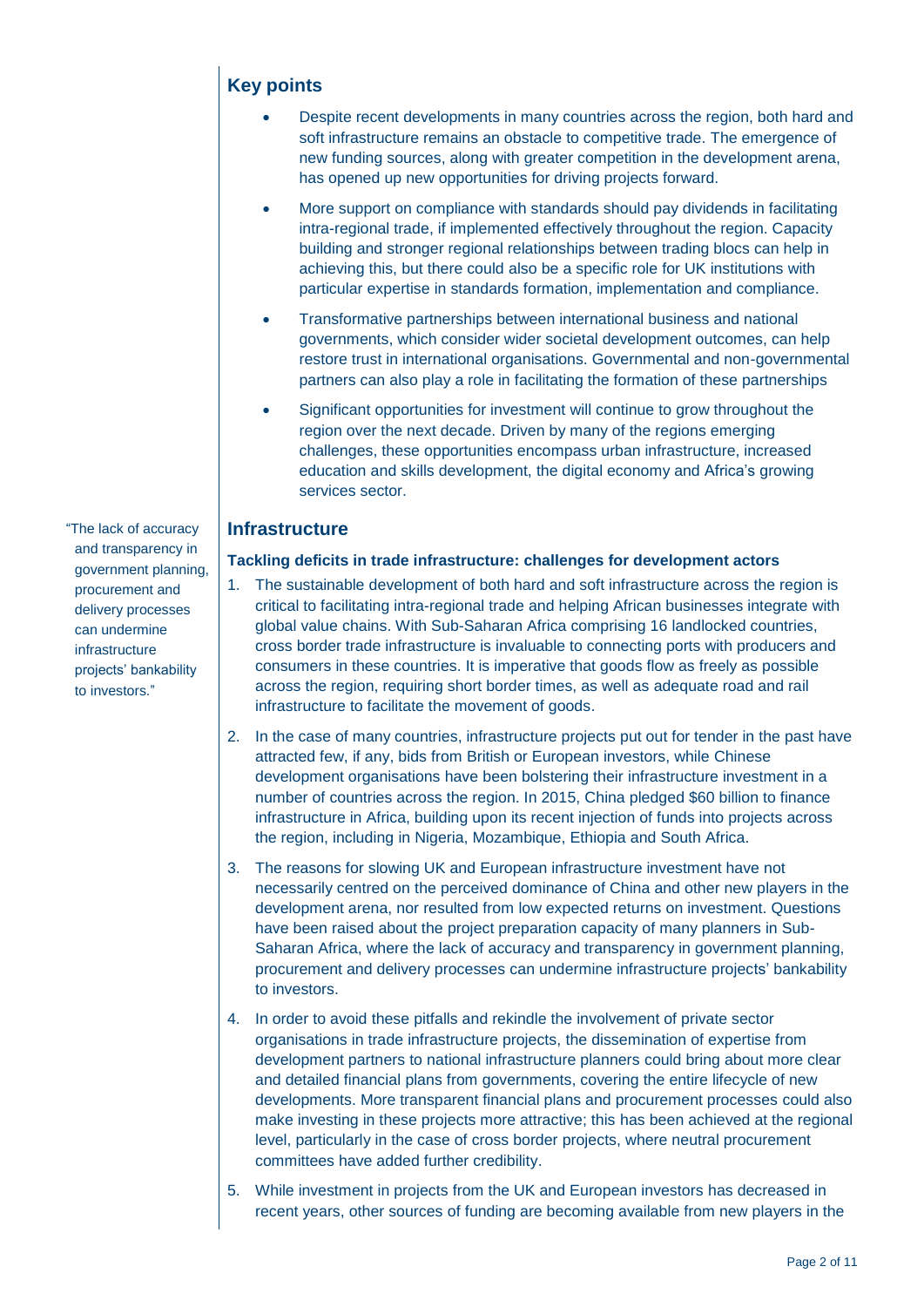investment arena, namely financial services and private finance. Insurance companies, pension funds and corporate debt funds all hold the capital to invest in these projects, which could hold high returns on investment. Engagement of financial services firms could play a major role in financing a new wave of development projects across Sub-Saharan Africa, on the basis that appropriate measures are taken to: increase the bankability of projects; enable partners to manage risk; and advertise appropriate incentives to investors.

#### **Success stories**

- 6. With infrastructure a visible symbol of a country's commitment to development, there is a soft power benefit to developing comprehensive and efficient infrastructure networks. Ethiopia's recent creation of industrial parks represents nation-led development with FDI, job creation and productivity growth at its core. As a case of best-practice, it is important for regional governments, as well as international development actors to understand where these successes could be applied elsewhere.
- 7. One stop border posts in Kenya and Rwanda have reduced border transit times by 62% on average, while increases in port efficiency at both Mombasa and Dar es Salaam have further contributed to significant reductions in transport times and subsequent costs in Kenya and Tanzania, as well as in Rwanda, Burundi and Uganda. The efficiency savings and reductions in export times at the port in Mombasa were made through cross-departmental reforms across the port's operational structure. Cross-border projects are becoming more common as regional cooperation has been improving, including the Lamu Port, South Sudan, Ethiopia Transport (LAPSSET) Corridor Programme in East Africa. The Cross Border Energy link in West Africa holds the potential to vastly improve the business environment in the region. It could also mark the beginning of further cross border collaboration in trade infrastructure development, which has been lacking compared to some other sub regions in Sub-Saharan Africa.
- 8. In terms of recent best practice in soft-infrastructure development, the introduction of a 'single electronic window' at border points in Rwanda has seen a reduction in average processing times from 11 days to one day and ten hours. Improvements to the Ugandan customs management system, which is now internet-based and developed to allow direct interaction with traders via email or SMS, has seen border waiting times fall by 75%. Its implementation provided \$56million in annual savings and a 25% increase in customs revenues. This also has the potential of overcoming accreditation issues and the subsequent negative impacts on regional mobility.

### **Public private partnerships**

- 9. Public private partnerships (PPP) have been implemented with varying degrees of success in countries throughout the region. Some partnerships have proven misleading to governments, where the 'catch all' nature of the term encompasses different types of 'concessions based' projects, 'build, operate and transfer' projects and 'design, build and operate' projects. With some governments mismanaging PPPs, it has led to substandard projects being completed expensively; recently the US government began encouraging African states to be more conservative in the planning and implementation of PPP.
- 10. In order to tackle the potential mismanagement of PPP, responsibilities should be distributed among stakeholders, with a clear understanding of where they begin and end. These stakeholders could include not only the investors and governments involved in the financing and constructing these projects, but the communities and businesses (both local and international) for whom these projects are being developed. Instead of continuing the top-down infrastructure funding and financing model, typical of the Bretton Woods organisations and INGOs, a holistic regional approach to trade infrastructure should engage with grassroots communities and businesses to establish priority projects that could provide the greatest impact for in-country and cross-border trade, identifying linkages with other regional infrastructure. Focusing resources on a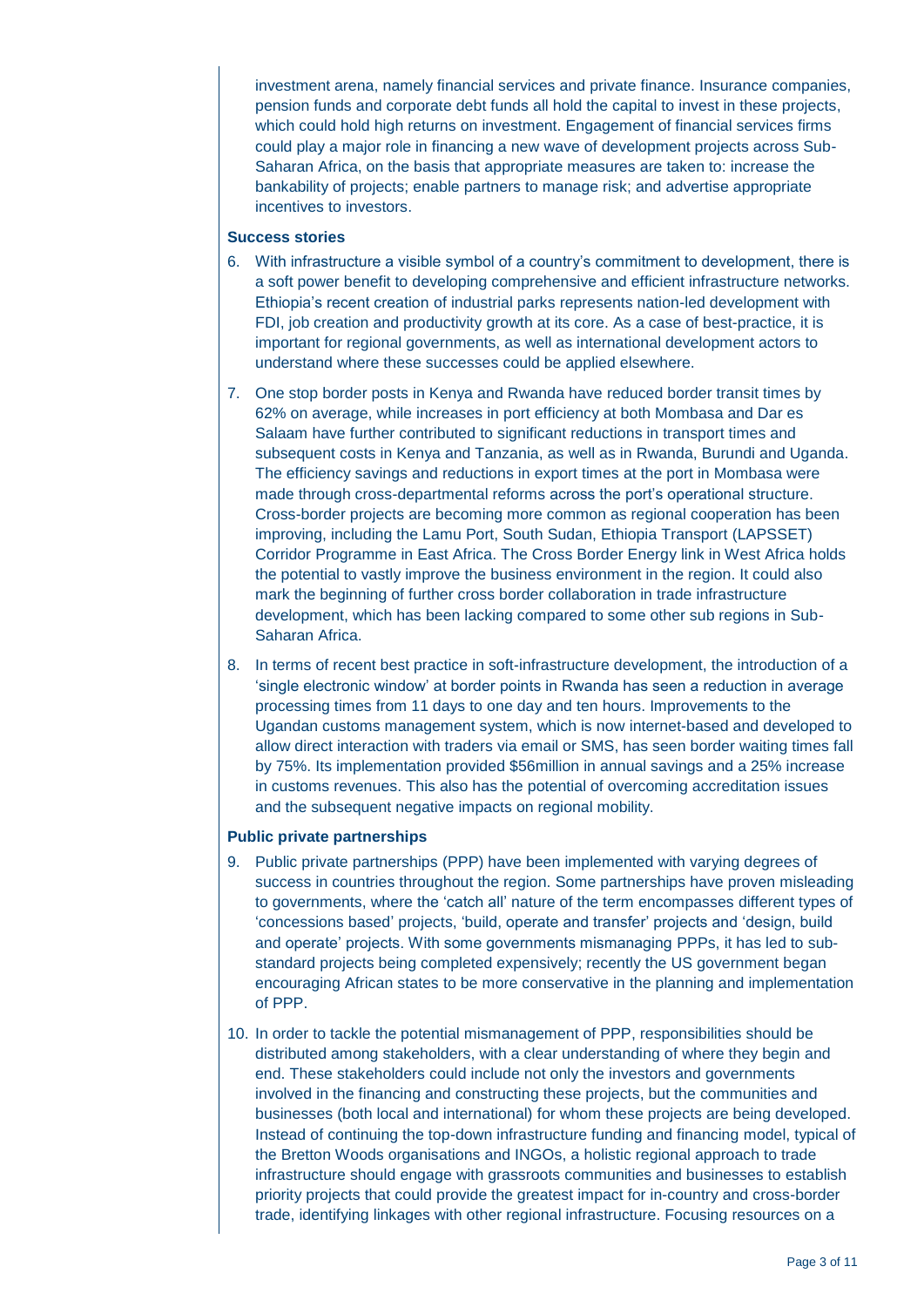smaller number of projects could lead to those projects being produced to a higher quality, better managed and more cost-effective.

#### **Standards in quality infrastructure**

11. The need to agree standards in cross border projects is imperative to overcoming technical differences between countries, which could impact on materials used, the characteristics of the final product and the processes carried out by workers from different countries. The UK could offer technical assistance and act as a convenor between partnering countries. Another key component of the UK's multi-level policy expertise in infrastructure development is that of the British Standards Institute: an organisation working extensively on providing enterprise support, policy support, technical assistance and commercialisation strategies for projects in the UK and around the world.

#### **Diaspora and infrastructure investment**

- 12. Diaspora communities provide a potentially rich resource for supporting infrastructure projects in their respective countries, particularly as many organisations are now looking to promote diaspora investment across the region. With one of largest diaspora populations in the world, Nigeria stands to gain from encouraging these groups to look beyond remittances and begin investing in the infrastructure projects that will be central to the nation's sustainable development in the future. With effective investment promotion from NGOs in Europe and the US, offering effective returns on investment, diaspora can support communities on a local level, areas where they have strong ties, as well as larger scale national projects like hydroelectric dams, road networks or new housing and manufacturing projects.
- 13. The UK has a significant advantage (in comparison to eg China, or the European Union) as it plays host to many diaspora communities from all over the continent – it was recommended that this be further explored and its strength maximised. The reciprocal good will garnered by this unique set of influencers has a great deal of potential for UK firms to increase market penetration in the region as well as encouraging increased exports from Sub-Saharan nations to the UK.

## **Regional blocs and supranational organisations: enhancing investment through dialogue**

- 14. With the opening of borders essential to promoting regional investment, it is important for trading blocs in Sub-Saharan Africa to begin working towards more open borders. Relationships within these blocs are in many cases underdeveloped and sometimes lack leadership from more economically developed members, as has been the case with Nigeria in the Economic Community of West African States (ECOWAS).
- 15. A greater focus on national agendas and political incentives, pushed by leading countries and key member states, could provide impetus for other members to build and identify specific value chains that work best at regional level. Regional blocs could also assist in value chain coordination, which could provide member states with the opportunity to push their own agenda and enhance wider trade with neighbouring countries. Regional blocs could support countries as they specialise on different sectors, which could also increase scope for trade.
- 16. More multilateral fora, both at the African Union and within regional blocs could be invaluable for encouraging trade-related dialogue and progress through collaboration. Policymakers should look to support these fora, focusing on country focal points and common bureaucracy, such as competition, trade, tax and administrative collaboration. These forms of collaboration could begin to break down nontariff barriers (NTB) to trade.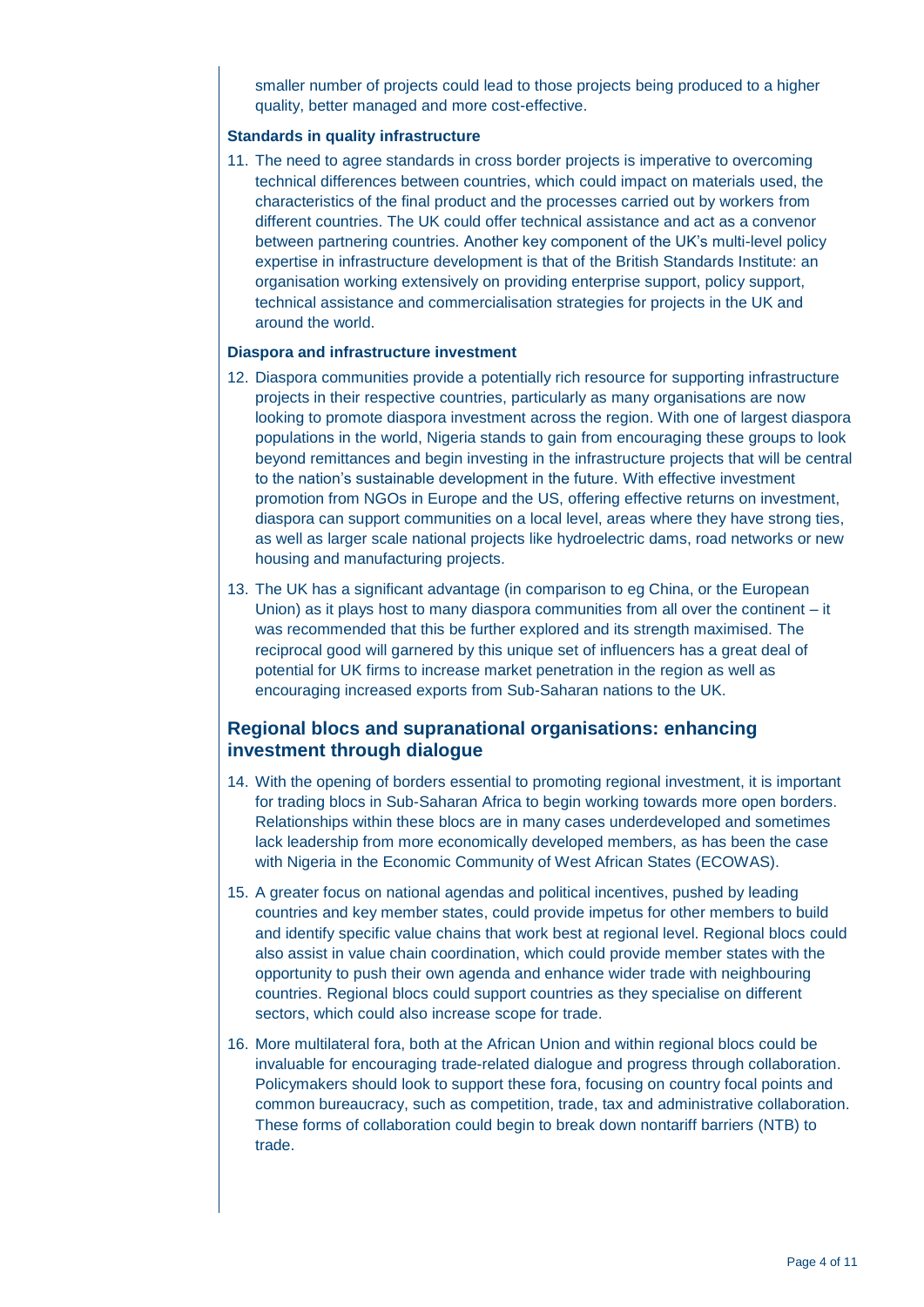## **Marketing Sub-Saharan Africa: improving investment promotion agencies**

- 17. Land, power and logistics make up some of the key areas where investment promotion agencies should focus their work, connecting domestic, regional and international investors with the means to implement corporate social initiatives, establish and expand their businesses or move into new and growing markets. This includes disseminating information about investment opportunities and expanding markets.
- 18. The success of these agencies is central to the success of countries in attracting inward investment. These agencies need to be closely aligned with government and business leaders as a way of connecting new foreign partners with the appropriate figures, policymakers and communities. Development actors could assist in promoting the capacity building that is required in this respect, understanding where strategy gaps exist and how their work could tie in better with wider government priorities.
- 19. Perceptions towards trading in African markets have improved over recent years as reforms have taken place and foreign direct investment (FDI) has crept up. However, long-standing assumptions of Sub-Saharan Africa, as a relatively homogenous, unstable region, prone to political instability, still echo with potential partners and investors. Strengthening the capacity of investment promotion agencies will go some way to debunking these myths and attracting investors.

## **From transactions to transformation**

#### **Emerging challenges**

- 20. In recent years, a trust deficit has been emerging across parts of Sub-Saharan Africa between government, business and society. Anti-competitive trade policies in Tanzania, along with the scale of the recent US\$5.2 billion fine handed to MTN Communications by the Nigerian Communications Commission, point towards certain national governments implementing some form of regulatory nationalism towards multinational corporations. This may inadvertently generate perceived political risk, negatively impacting investment and growth.
- 21. Public attitudes have shifted in some cases, as people begin to lose faith in the ability of government and international business, as they fail to provide long-term solutions for historical and contemporary challenges. Partnerships between these companies and national governments have been predominantly extractive rather than additive in the eyes of communities, thus leading to this trust deficit.
- 22. International business should re-establish its role as a mechanism for transformation, investing in and supporting more the countries in which they operate. Many 'transactional' deals and investments do little to promote the multi-level change crucial to long-term development through productivity growth, sustained job creation and poverty reduction. Businesses should understand where they are situated within wider national contexts, as well as in relation to potential partners with complementary or similar goals. This could include private sector companies looking to maximise the impact of their corporate social initiatives (CSI), local communities struggling with under-employment or national governments seeking partners on infrastructure projects. Through this inter-relationship, opportunities will arise to maximise the benefits that stem from initial investment and job creation, thus boosting confidence in business among the public. With these forms of investment, returns will come to investors through dividends over time, whilst encouraging ownership from governments.

#### **Multi-level, transformative partnerships**

23. The UK's suite of trade and development organisations is well situated to address these challenges and begin establishing a narrative which encompasses new approaches that strive towards comprehensive, multi-level partnerships with Sub-Saharan African countries. It is important that this new narrative goes beyond paying lip

"Many 'transactional' deals and investments do little to promote the multilevel change crucial to long-term development through productivity growth, sustained job creation and poverty reduction"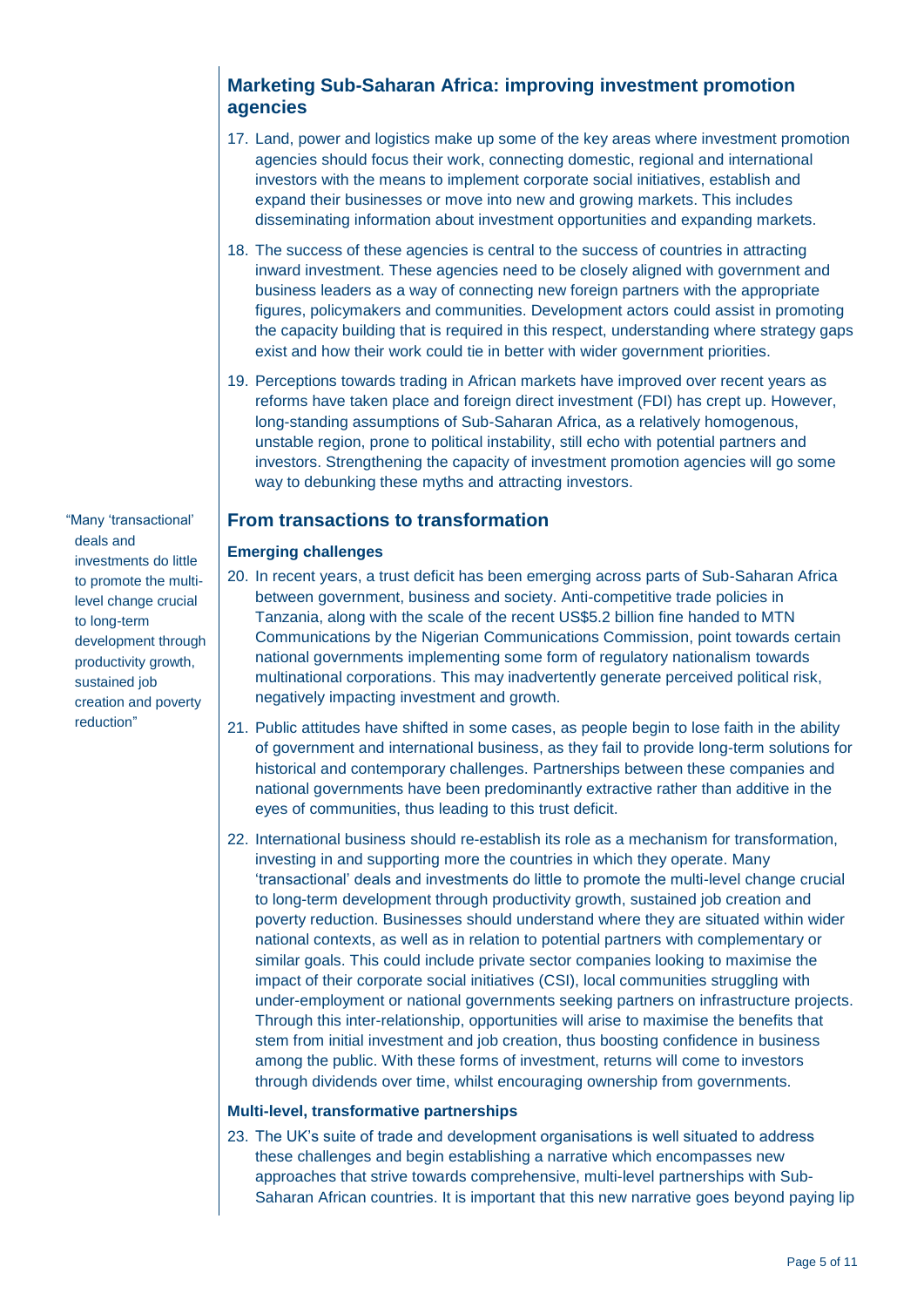service to different countries' priorities across the region.

- 24. With increasing competition for market share in the trade and development arena, particularly in Sub-Saharan African economies, this holistic approach for transformative projects could set the UK's unique selling proposition apart from those of other countries. The quality of services provided by UK government, private sector and nongovernmental stakeholders could prove invaluable in infrastructure development, trade facilitation, capacity building and investment incentives. Reciprocity should be central to Global Britain's work in Africa and it's important to convey this throughout all projects.
- 25. The GREAT Campaign could be better coordinated across the region, providing a point of contact for all stakeholders engaging with the UK's offer in Africa, including both trade and development agencies. This could assist national governments looking to attract foreign direct investment, medium-sized enterprises seeking entry into international supply chains or international NGOs looking to partner with the UK on infrastructure projects.
- 26. A change in mindset is required to better implement an agenda that promotes partnerships, particularly among UK organisations and businesses. Paternalism over projects, negotiations and other areas of reform discourage ownership, stifling changes that should come from national governments, civil society and the local business community. Strategic communications and media organisations could facilitate these changes and bolster international business development efforts. Reaching out to African trade experts will be invaluable in providing additional capacity in developing the UK's new relationship with Sub-Saharan African economies. This would also bring additional perspectives that challenge normative views of what the UK believes Africa wants.
- 27. In Botswana, stable growth following the discovery of mineral wealth has seen the country hold equity in the largest mining company in the country, Anglo-American. Coupled with Anglo-American's spend on corporate social initiatives, the potential for PPP that exists with this reciprocity model can be seen.
- 28. Diaspora groups have an active role to play in promoting stronger trade and development ties based on reciprocal arrangements. With connections to relevant communities and businesses, diaspora can act as a bridge to support businesses from their country of residence in setting up in their home country or vice versa. Their rich understanding of culture and national contexts can prove an invaluable resource for foreign businesses and development partners seeking to maximise impact and growth in their respective countries.

### **Integration with global value chains**

- 29. In order to maximise the impact of capacity building initiatives that focus on integrating businesses into global value chains, linkages between consultants and medium to large-sized enterprises ought to be prioritised. Larger companies have the scale to specialise their production and are best placed to make the sufficient productivity gains that will subsequently drive growth; they also possess the adequate resources and capacity to undergo organisational change.
- 30. Capacity building in this form could provide a valuable tool in addressing the 'missing middle' issue with private equity and venture capital. Some of the biggest companies have enjoyed relative over-investment in recent years, while many smaller businesses have struggled to make similar gains due to under-investment. The creation of linkages between investors and these enterprises (worth between one and five million dollars) would be instrumental in allowing many businesses to take their next steps toward expanding their reach and operations. This targeted, growth-focused approach to investment would also positively impact job creation and capacity development.
- 31. NTB need to be tackled in order to boost regional trade and pave the way for better integration between businesses within the region and international value chains.

"Larger companies have the scale to specialise their production and are best placed to make the sufficient productivity gains that will subsequently drive growth"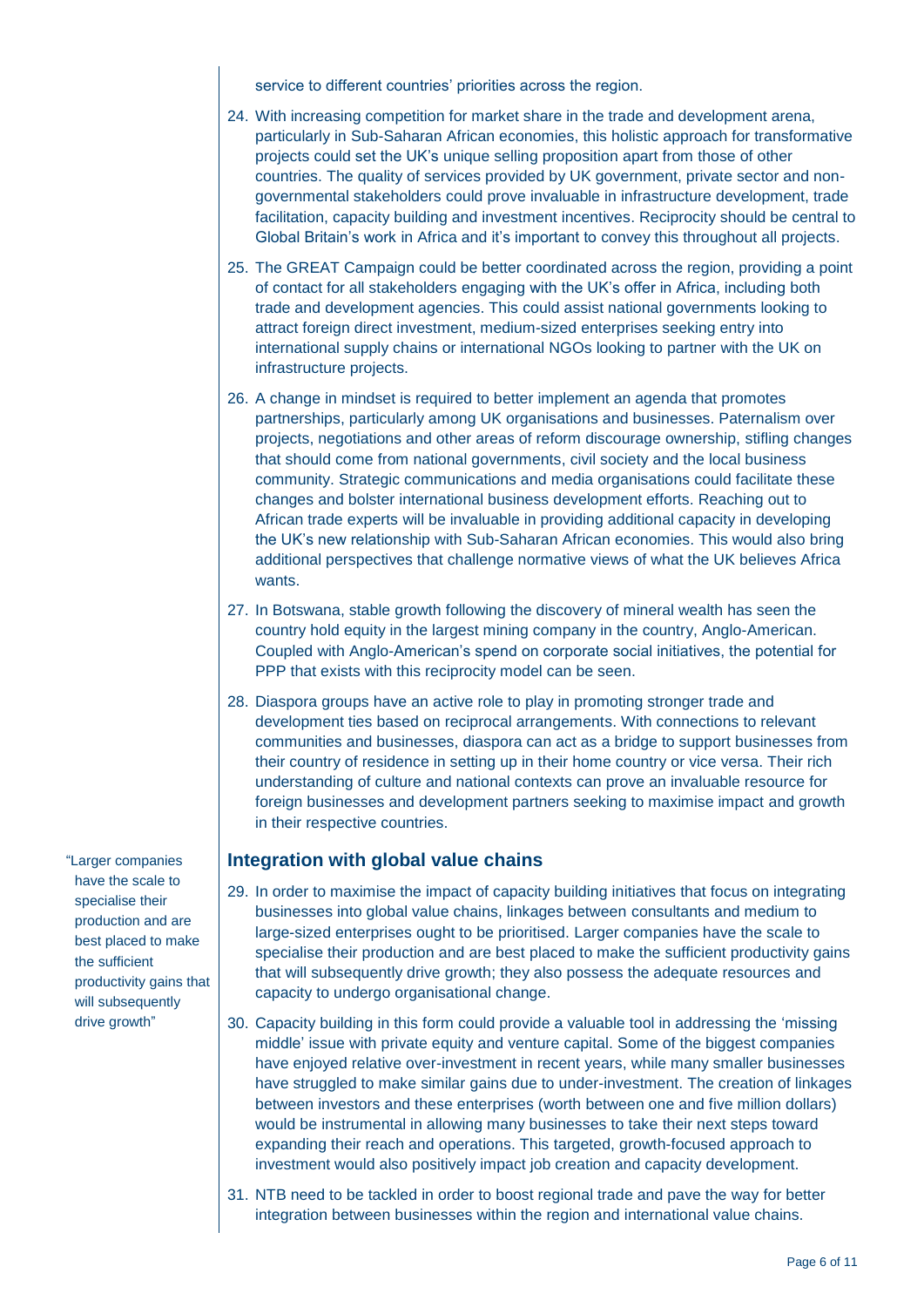Currently, NTB create additional costs at both the points of export and import, often with countries that have potential to be strong trading partners. Relevant infrastructure will need to be developed in order to implement agreed standards, including metrology facilities and testing laboratories. As the setting of standards is sector-led, private sector buy-in is vital from the outset, which will require capacity building and support from organisations like the British Standards Institute.

32. It should be recognised, however, that some efforts to better integrate markets with global value chains could adversely impact on local communities and their livelihoods. While it has been important for Mozambique to boost the competitiveness of its agricultural sector and become a stronger exporter in this area, its collaboration with Brazilian and Japanese investors on the ProSavana project have overlooked the needs of many small-scale, subsistence farmers, who have found their livelihoods damaged by the scheme. A more inclusive, prosperous programme would require better project preparation, including an even balance between the interests of smallholders, large agribusiness companies, the government and international partners.

### **Emerging trends and opportunities**

33. The solutions to many of Sub-Saharan Africa's most pressing challenges present some of the greatest opportunities for growth, innovation, inward investment, economic diversification and labour market development. The challenges are complex and their solutions will require multi-level, cross border and cross sectoral collaboration in order to meet some of the key aims of the Sustainable Development Goals: climate action; public health; sustainable cities and communities; and innovation and infrastructure.

#### **Population growth and the expansion of megacities**

- 34. In the case of countries like Ghana, Nigeria, Uganda, Kenya, Ethiopia and the Democratic Republic of Congo, rapid population growth and rural to urban migration will continue to place increased pressure on urban infrastructure. This presents major challenges for governments as they try to develop urban environments to support these growing numbers. Well-managed PPP could help get these urban infrastructure developments off the ground, while there is also scope for development organisations to assist in financing or leading these projects.
- 35. It is imperative for many Sub-Saharan African Countries to mitigate against the risks associated with rapid population growth, including resource scarcity. Innovation in smart agriculture creates an opening for businesses to strengthen innovation in their supply chains and reduce the pressure of agriculture on land, water and other resources. Investment in agriculture holds the potential to be transformative, not only in providing farmers with technical capacity to make their businesses more competitive in regional and global markets, but also in ensuring the sector becomes more sustainable.

#### **Capitalising on the digital economy**

- 36. Gradual shifts towards digitally focused occupations in some countries will mean that education and in-work training will have to be reconfigured to provide appropriate skills for these emerging roles. A closer link between public sector institutions and businesses in the IT sector would promote partnerships and provide businesses with appropriate policy support. The establishment of innovation hubs and technology incubators have proven successful in both Nairobi and Kampala, offering new avenues for diversification in both economies. Data centres covering entire countries could also open up new potential for more effective communications and internet capability.
- 37. A couple of examples where this new demand in the digital economy will stem from include mobile health and e-health, which are both emerging as ways to make healthcare more efficient and accessible across the world, particularly in rural areas. With much of this innovation coming from outside of Africa, government collaboration with foreign companies working on these technologies will be essential in facilitating its uptake.

"The solutions to many of Sub-Saharan Africa's most pressing challenges present the greatest opportunities for growth, innovation, inward investment, economic diversification and labour market development."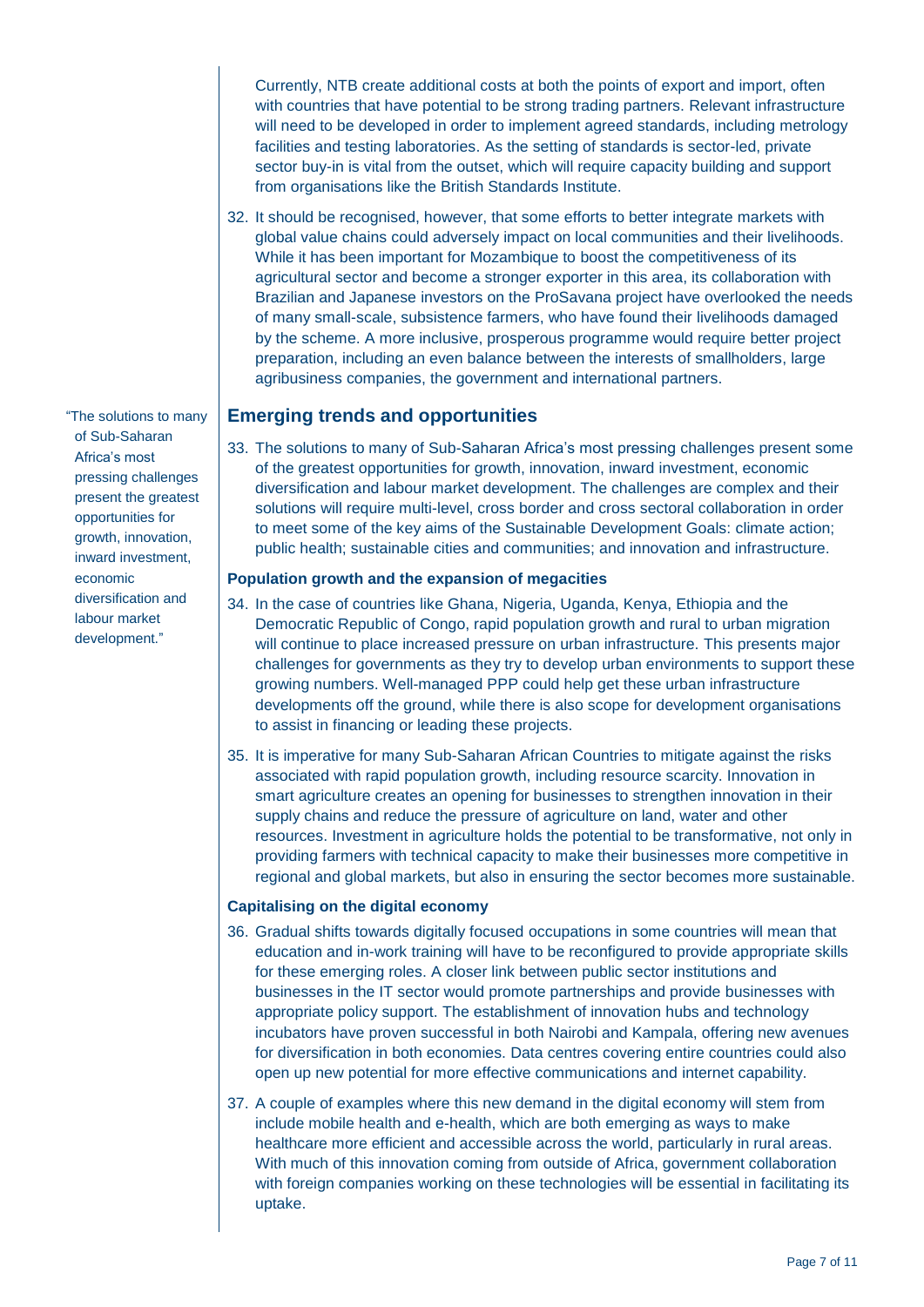38. With the growing use of mobile technology throughout Africa, fintech services could play a useful role in opening up previously unbankable value chains in rural areas, where both accessing and transferring money has been restricted.

#### **Energy and sustainability**

39. Sub-Saharan Africa experiences as much as 700 hours of power outages per year, on average. Investment from UK development partners, along with bidders for PPP would help re-establish the UK's footing in financing and coordinating the construction of infrastructure projects that could begin to overcome additional cost and productivity losses. With some of the fastest growing populations in the world, it is imperative that many Sub-Saharan African countries develop more sustainable forms of energy production as a way to meet the demand for rapidly rising populations. Ethiopia has been working with private investors on the construction of its recent hydroelectric projects on the Blue Nile and Omo River. DIT could play an active role in facilitating partnerships between UK firms focusing on hydroelectric power or other forms of renewable energy and national governments looking to invest in sustainable energy infrastructure.

## **Recommendations**

**The GREAT Campaign and cross-sectoral, regional collaboration**

- **Better integrated trade and development offer which brings together regional stakeholders and development partners.**
- **More regional collaboration between private sector and NGOs, including streamlining/aligning language.**
- **Establish 'invisible networks' to help develop shared values and goals, including sharing of best practice.**
- 40. A better integrated trade and development offer from UK government could hold the potential to bring together the various streams of stakeholders and development partners throughout the region. Stronger relations with regional institutions and national governments, coupled with effective trade policies and integrated development strategies could help establish deeper trading relations and contribute towards improved development outcomes, in all of the areas highlighted in the report.
- 41. UK government, private sector and non-governmental organisations could all have a growing role to play, as facilitators, in regional efforts that address the challenges highlighted in this report. It is important for these groups to collaborate more regularly and efficiently. Differences in the use of jargon and acronyms in cross-sectoral discussions demonstrated, on occasion, that some common terms or acronyms used within certain sectors were not universally understood, providing a simple illustration of one barrier to effective collaboration. Government actors stand to gain from closer cooperation with private sector companies and NGOs operating throughout the region, while the benefits could also flow the other way through advisory and policy support.
- 42. As part of broader efforts to promote more reciprocal trading relations with countries across Sub-Saharan Africa, UK trade and development actors could play a convening and facilitating role in the creation of 'invisible' networks between businesses, government and civil society. These networks could begin to establish a culture of shared values that increases coordination across sectors, industries and borders, striving towards sustainable outcomes that benefit all. A common approach to stewardship could facilitate the improvement of different professions through peer-topeer networks or the sharing of best practice. Such an approach could also hasten the levelling of standards between countries within the region and with others around the world.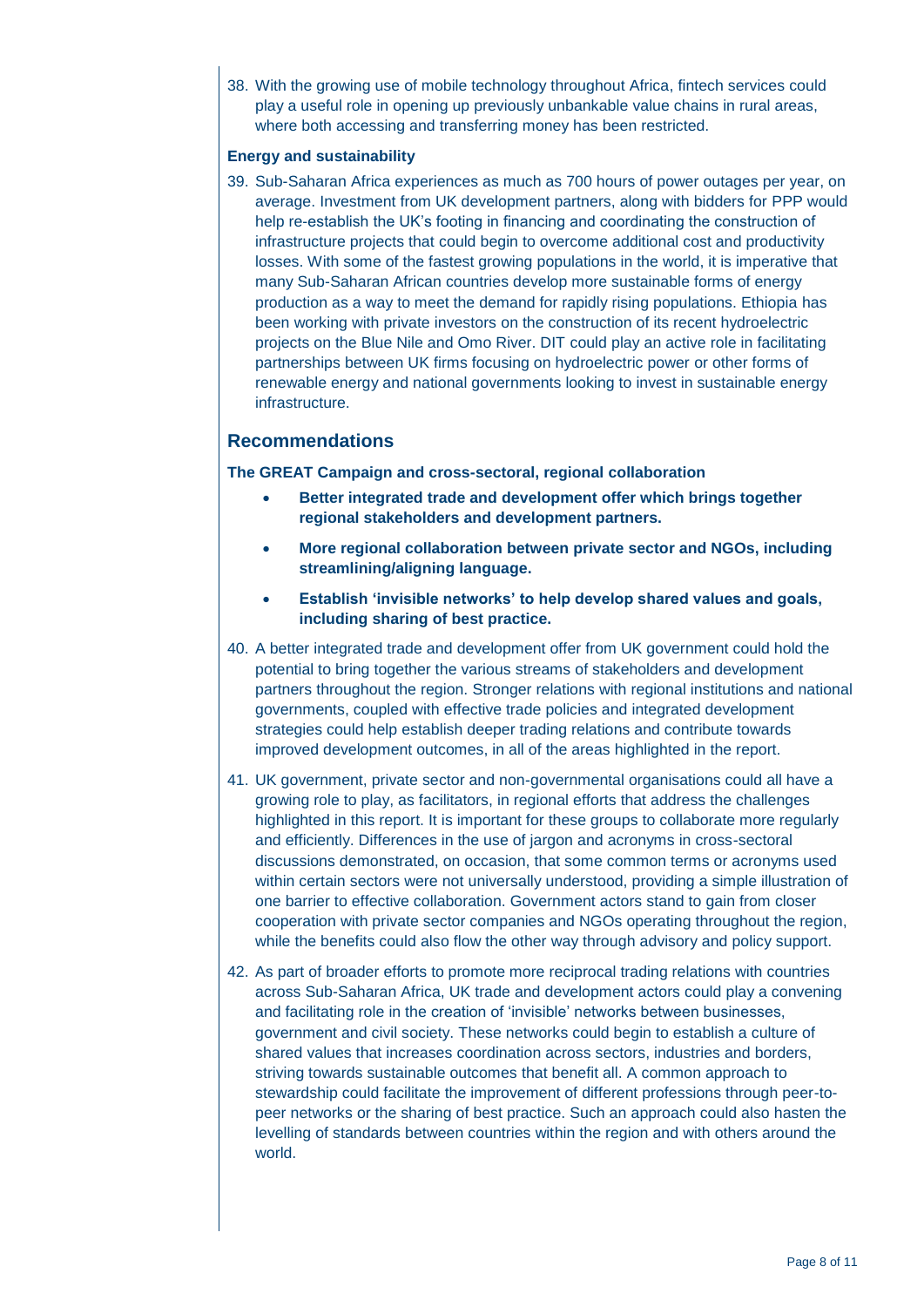**Labour markets and skills shortages**

- **Opportunities for UK educational providers to contribute to filling skills gaps**
- **UK university partnerships in Sub-Saharan countries**
- **Further consideration of improvements to freedom of movement and visas**
- 43. The education sector is growing at an increased rate across the region, driven partly by rapid population growth, as well as new skill requirements emerging from evolving sectors, industries and overseas investment. This growing demand presents an opportunity for British companies and other international education institutions, which could contribute to filling skills gaps and boosting the productivity and competitiveness of labour markets across the region.
- 44. British universities have already demonstrated their potential in reaching global markets through establishing new institutions in different countries, partnering with overseas universities and offering distance learning e-courses. The soft power benefits of these investments and partnerships will expand the benefits of this growth beyond the education sector, with English-based teaching and curricula closely aligned with global economic structures and business practices.
- 45. With regard to movement of labour, there is currently an imbalance between the 'openness' of the UK and that of most Sub-Saharan African states. Freedom of movement for business people is integral to effective trade facilitation; demand for visas and a streamlined application process will grow in future as Sub-Saharan Africa's services sector continues to expand, with the region's exports totalling \$96billion in 2016.

#### **Encouraging enterprise**

- **Special lines of credit for sectors with promising growth**
- 46. Governments could establish special lines of credit for sectors that demonstrate the most promising signs of growth. This support could be targeted specifically at small and medium sized enterprises with the capacity to expand. In order to support this, brokers providing information on different funding options and credit opportunities could also further boost growth in specific sectors. With entrepreneurs often taking the longer-term approach, they should be seen as transformative partners for all countries.

#### **Preference systems**

- **Contextualised systems of preference to stimulate regional value chains**
- 47. Contextualised preferences would benefit individual countries across the region, following the UK's exit from the EU. This could be tackled once the UK concludes negotiations in Brussels as the transposed form of the 'Everything But Arms' agreement will suffice in the short-term for the least developed countries in the region. Preferences should be well aligned with the national priorities for each country. The recruitment of in-country experts and trade advisers could greatly increase the UK's ability to develop optimal policy; their country level expertise makes them well placed to match UK objectives with those of particular countries. This additional capacity from local advisers would be vital in preventing the rollout of blanket regulations, which could result in preference erosion. If balanced correctly, preference rules could also be leveraged to stimulate regional supply chains by promoting growth in larger member states. They also facilitate the establishment of value chains in less developed, neighbouring countries within the same trading bloc. Therefore, engaging and establishing preferences with regional characteristics in mind could provide short term benefits; beyond this, regional engagement on free trade agreements could provide the next step to deepening trading relations with these development outcomes in mind.
- 48. This transposition of trading regulations will do little to satisfy those in the UK who have voted to leave the EU, while trading relations based merely on preferences will not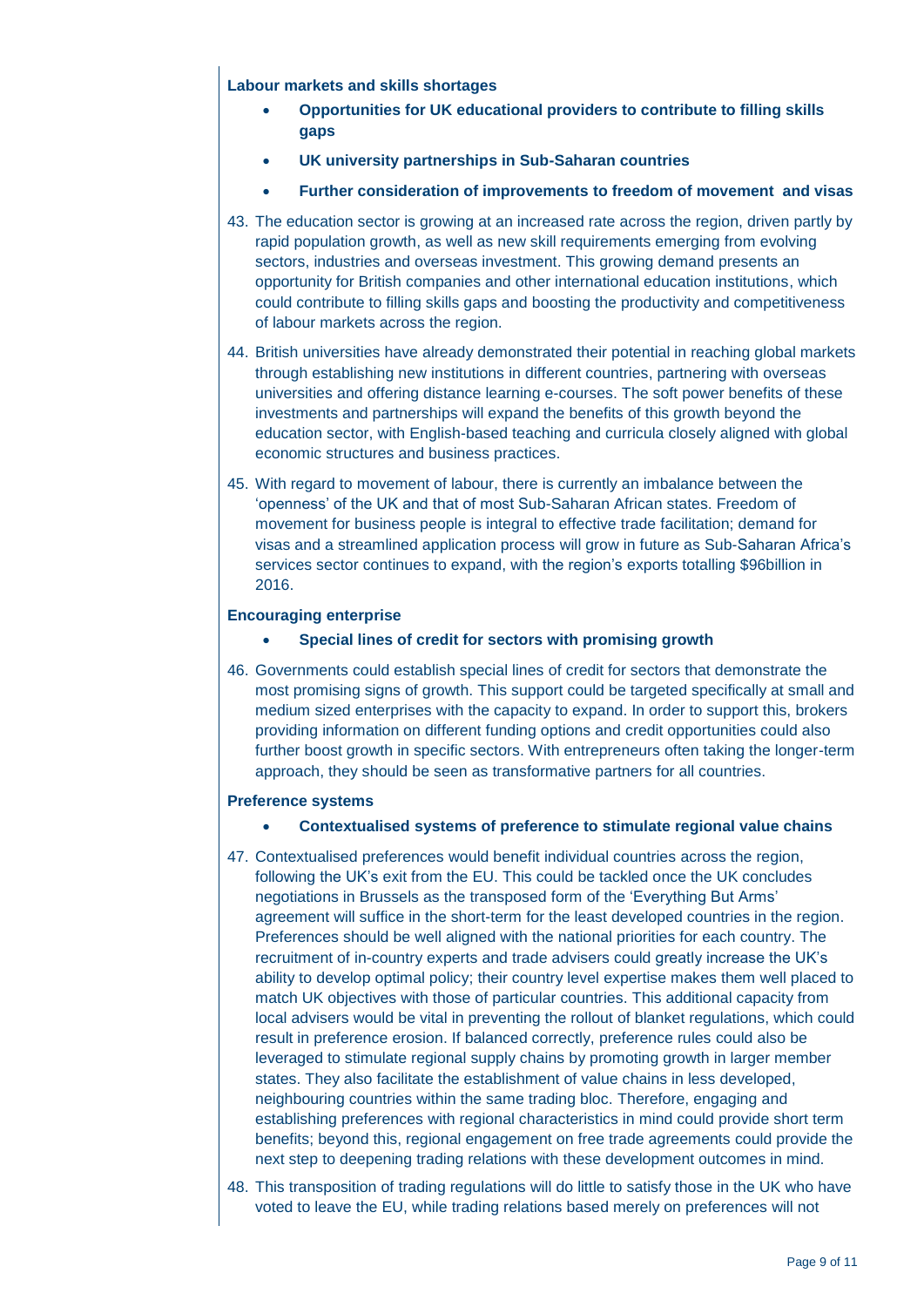suffice in fully engaging governments and businesses throughout the region.

#### **Incentivising investment**

- **Use existing channels to expand economic diplomacy efforts**
- 49. The UK's economic diplomacy should be expanded throughout Sub-Saharan Africa. Efforts to establish synergies between government organisations and institutions could build overall technical capacity. DFID, DIT, the FCO and the British Chambers of Commerce all have a role to play in boosting the UK's offer in Africa, while crossgovernmental coordination could eliminate any risk of duplicating projects.

#### **Trade facilitation**

- **More integration resulting from implementation of trade-related regulatory processes**
- **Further support/provision of technical capacity on alignment of standards**
- 50. Investment promotion authorities could consider developing their operations and policies around the Ethiopian model, which focuses on building and maintaining relationships with investors and organisations, expanding beyond the simpler transactional model.
- 51. Accelerating the implementation of key trade-related regulatory processes could primarily allow African businesses and industries to integrate better with one other and promote the creation of regional value chains between countries. Similar efforts are required to harmonise industry and export standards to that effect, establishing universal standards across regions to reduce time related costs and promote the development of value chains.
- 52. UK institutions could have an instrumental role in providing donor assistance and technical capacity building to facilitate the establishment of universal standards. Currently, marginal value is impeded by a lack of testing infrastructure, commonly agreed standards and competencies in upholding them. The voluntary setting of standards between companies, with the support from government, could have significant socio-economic benefits beyond simply easing trade and could create value chains with broader values.
- 53. Donor support and technical assistance to management could help these efforts to remain country-led. Assistance with compliance to regulation and standards could take place on a regional level (i.e. ECOWAS, EAC) or come to the fore in future free trade agreements on either a Tripartite Free Trade Area or a Continental Free Trade Area. The UK could also provide support during processes on these agreements, particularly to Commonwealth countries, emphasising a renewed commitment to partnerships and seeking optimal, reciprocal outcomes.

#### **Freedom of movement**

- **Further consideration of facilitation of movement**
- **Review of visa processes and requirements**
- 54. While the free movement of business people across regions should be encouraged, measures should be taken to avoid migration leading to locals unable to find work. Simplifications made to visa qualification requirements could boost intra-regional trade, particularly for professionals in the services sector, where freedom of movement is an essential aspect of doing business.
- 55. In order to facilitate the movement of business people between Africa and the UK, universal in-country visa issuance could be implemented to expedite processing before travelling to the UK. Nationals from a number of smaller countries in Sub-Saharan Africa go to great expense in order to acquire visas for business travel to the UK, often having to cross borders and make overnight stays in order to process their applications at regional centres. It has also been suggested that multi entry visas for business people over a fixed period could also contribute to promoting freedom of movement.